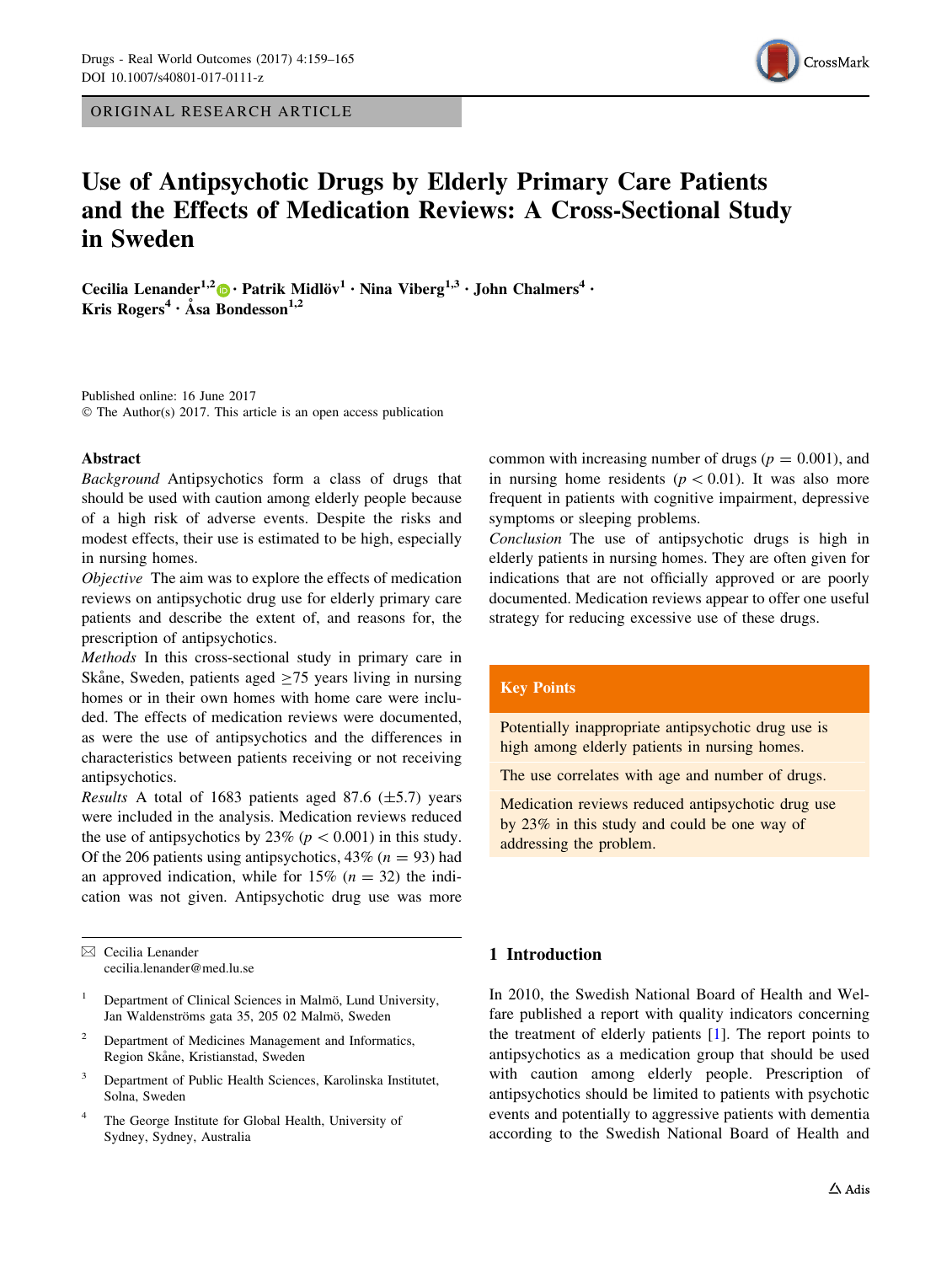Welfare [[1\]](#page-6-0). Antipsychotic drugs carry a high risk of adverse events, such as extra-pyramidal symptoms, cognitive impairment, sedation and orthostatic hypotension as well as an increased risk of stroke and premature death in patients with dementia [\[2](#page-6-0)]. The use of antipsychotics for treatment of behavioural and psychological symptoms in dementia (BPSD) is still high. This is despite warnings from, for example, the US Food and Drug Administration (FDA), concerning the use of antipsychotics in patients with dementia [[3\]](#page-6-0). Moreover, the evidence for the efficacy of antipsychotics for treating BPSD is at best modest for aggression and very weak for other symptoms [[4\]](#page-6-0).

Prescription of antipsychotics for elderly patients with multiple co-morbidities seems to be high and often for indications that are not officially approved. A Swedish study from 2004 [\[5](#page-6-0)], supported by the findings from other studies [[2,](#page-6-0) [3,](#page-6-0) [6](#page-6-0), [7](#page-6-0)], reported that 25–30% of patients in nursing homes were given antipsychotics, often without a clear indication.

Medication reviews provide a possible strategy to improve the situation. A medication review is a method to analyse, review and follow-up an individual's drug therapy. The review is done in a structured and systematic way, according to local guidelines and routines [[8\]](#page-6-0), and can be performed in hospitals, in primary care or in nursing homes. Medication reviews can be discussed at a multiprofessional meeting or left as a note to the doctor, with or without patient participation. Medication reviews should, according to the Swedish National Board of Health and Welfare, be performed in patients aged  $>75$  years who have five or more medications. Furthermore, for patients moving to a nursing home, medication reviews should be performed in connection with this and thereafter annually [\[9](#page-6-0)]. The aim of the present study was to assess the effects of medication reviews on antipsychotic drug use in elderly patients. We also wished to explore the extent of, and justification for, the prescription of antipsychotics for elderly patients in everyday practice and whether there were significant differences between patients receiving antipsychotics and those who did not receive treatment with antipsychotics.

### 2 Method

This was a cross-sectional study to examine the use of antipsychotics in elderly patients listed at private primary healthcare centres in Skåne, Sweden, and also to see if medication reviews could have an effect on antipsychotic drug use. It was based on everyday clinical practice in primary care with regular general practitioners (GPs), nurses and clinical pharmacists.

#### 2.1 Setting

Almost all patients in Sweden are registered with a GP as their primary care provider. Primary care in Skåne (a region in southern Sweden) is provided by public or private primary care centres, which are all funded by the county council and financed by taxes. At the time of the study, there were 151 primary care centres in Skåne and 43% of these were private. During 2011–2012, the private primary care centres in Skåne were offered medication reviews guided by a clinical pharmacist. A total of 25 out of 65 centres accepted. Seven clinical pharmacists were involved in the medication reviews, and they all had at least 3 years' experience in performing medication reviews. Patients aged 75 years or older living in nursing homes or their own homes with municipally provided home care who received a medication review were included in this study. For patients who had more than one medication review, only the first one was included in the analysis.

## 2.2 Medication Reviews According to the LIMM Model

The Lund Integrated Medication Management (LIMM) model has been described previously [[10](#page-6-0), [11](#page-6-0)]; therefore, the principal features are only briefly outlined here. A nurse did a symptom assessment using PHASE-20 (Pharmacotherapeutical Symptom Evaluation, 20 questions) [\[12](#page-6-0)], including medical information such as current diagnosis, blood pressure, pulse, weight (measured by the nurse) and creatinine levels, as well as questions about symptoms such as dizziness, cognitive impairment and anxiety. For patients who were not able to answer these questions, the nurse would get assistance from other nursing staff. PHASE-20 is a validated tool for use in connection with medication reviews for identifying possible drug-related symptoms in older people [[12\]](#page-6-0). The tool has been recommended for use in medication reviews by the Swedish National Board of Health and Welfare [\[1](#page-6-0)]. The PHASE-20 was sent together with a medication list to the pharmacist. The pharmacist used this information to identify drug-related problems (DRPs) and suggest recommendations to overcome these problems. All this was then discussed at a team meeting with the GP caring for the patient, the pharmacist, the nurse and in some cases other nursing staff. Based on the discussion, notes in the medical record and his/her clinical knowledge, the GP then decided on appropriate measures. The results of the changes were followed up (better, worse, unchanged) at 4–8 weeks by the nurse and forwarded to the pharmacist.

All data were collected in an Access database. Patient anonymity was accomplished by using a non-traceable ID number.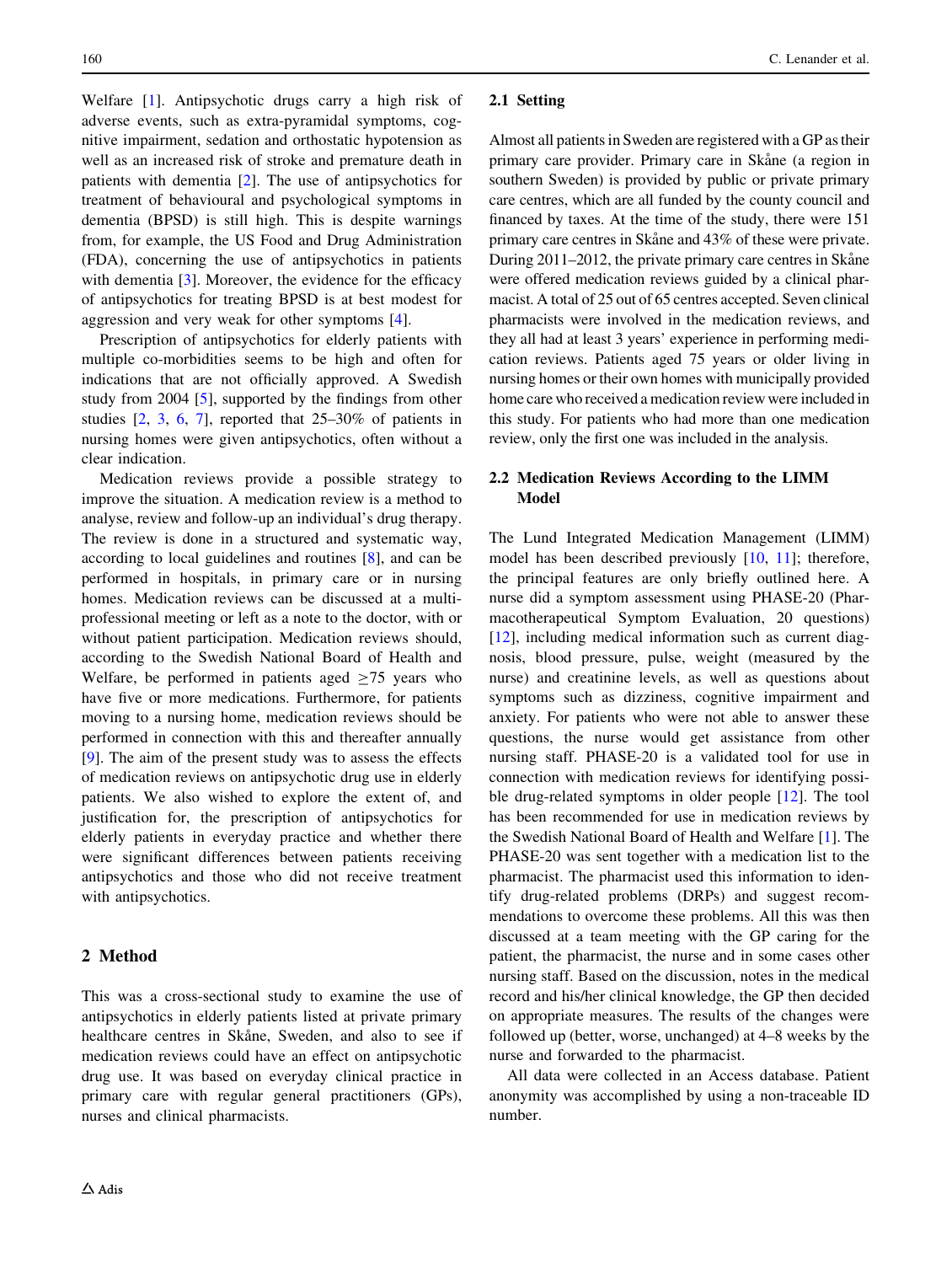#### 2.3 Data Collection

For all patients, age, gender, type of housing (nursing home or ordinary home with home care), number of medications, use of antipsychotics, indications for this and symptoms (from PHASE-20) were recorded. As this was a retrospective analysis, the information available was from the medication review/team meeting, i.e. symptom assessment form, medication list and suggested recommendations from the pharmacist. We had no access to the medical record during the analysis.

We identified all patients who received antipsychotics by reviewing the medication lists. Antipsychotics in this study included the following Anatomical Therapeutic Chemical Classification System (ATC) [[13\]](#page-6-0) groups: all drugs in N05A, except for lithium, and R06AD01 (alimemazine). For all patients treated with antipsychotics, the reason/indication was identified using the symptom assessment form, the medication list and the list of suggested recommendations from the pharmacist (which included notes from the discussion at the team meeting). A judgement as to whether the reason/indication was appropriate or not was then made on the basis of this information. According to the Swedish quality indicators [\[1](#page-6-0)], the following indications were regarded as appropriate: psychotic conditions, other disease with psychotic symptoms, and dementia with BPSD such as severe aggressiveness. All other indications were regarded as potentially inappropriate. For patients with Lewy body dementia, all indications were regarded as inappropriate. If no reason/ indication could be found, this was registered.

We also noted whether the use of antipsychotics was discussed during the medication review and whether any changes to therapy were made. Only medication changes that were decided upon during the medication review meeting were included in the study measures.

#### 2.4 Data Analysis

Descriptive analysis included average age and sex distribution of the patients, number of drugs, type of living, use of antipsychotics and the type of antipsychotic drugs used. Percentage of patients with an appropriate indication for antipsychotics was analysed and for what indications. Distribution of types of DRPs (according to Cipolle et al. [\[8](#page-6-0)]) suggested intervention recommendations, and the related treatment adjustments were also determined.

Data were analysed using IBM SPSS version 23 [\[14](#page-6-0)]. Ordinal variables from the PHASE-20 representing symptom severity were dichotomised. Symptoms were considered present if they were rated as moderate or severe, and absent if they were rated as none or small in the original data. Differences in proportion of symptoms between patients who were/were not prescribed antipsychotics were tested using a  $\chi^2$  test on a two-way table. Resident characteristics were assessed for their association with prevalent antipsychotic use in univariable logistic regression models. Variables with  $p$  values under 0.20 were used in an adjusted multivariable logistic regression model, and we used the likelihood ratio test to produce  $p$  values.

The analyses were based on antipsychotic use prior to the medication review. A significance level of 0.05 was used.

## 3 Results

A total of 1683 patients were included in the analysis, and of these,  $12\%$  ( $n = 206$ ) used antipsychotics. The patients included had a mean age of 87.6 years and on average used 10.9 drugs (range 1–29). Polypharmacy was frequent, with 95% using five or more drugs and 58% using ten or more drugs. A majority of the patients were females and lived in nursing homes (Table [1](#page-3-0)).

Of the 206 patients using antipsychotics, only 43%  $(n = 93)$  had an approved indication, while for 15%  $(n = 32)$  $(n = 32)$  $(n = 32)$ , no indication was given (Table 2). The most common indications recorded were psychosis or psychotic symptoms  $(n = 80)$ , anxiety  $(n = 61)$ , none specified  $(n = 32)$  and dementia  $(n = 19)$ . Of the patients on antipsychotics, 66.5% of those in nursing homes had used the antipsychotic drug for more than 3 months, compared with 50% in the home care group.

The antipsychotics most commonly used were risperidone (n = 92), haloperidol (n = 45), olanzapine (n = 26) and alimemazine  $(n = 21)$ .

Before performing the medication review, 206 patients used antipsychotics: 198 in nursing homes and eight in home care. Nine patients were prescribed two antipsychotic drugs at the same time. After the medication review, this had decreased to 157 patients (151 in nursing home, six in home care), i.e. a decrease of 23% ( $p < 0.001$ ). For two of the patients receiving two antipsychotic drugs, one of the drugs was withdrawn following the medication review. No antipsychotic medication was prescribed as a result of the medication review. The most common indications after the medication review were the same as before: psychosis or psychotic symptoms  $(n = 63)$ , anxiety  $(n = 50)$ , none specified  $(n = 23)$  and dementia  $(n = 11)$ . The largest decrease was seen for psychosis and psychotic symptoms  $(-21\%)$ .

During the medication review, the pharmacist brought up the treatment with antipsychotics as a problem for all patients in home care and in 80% of the cases in nursing homes. The most common DRPs were wrong drug (60%), unnecessary drug therapy (18%) and adverse events (16%).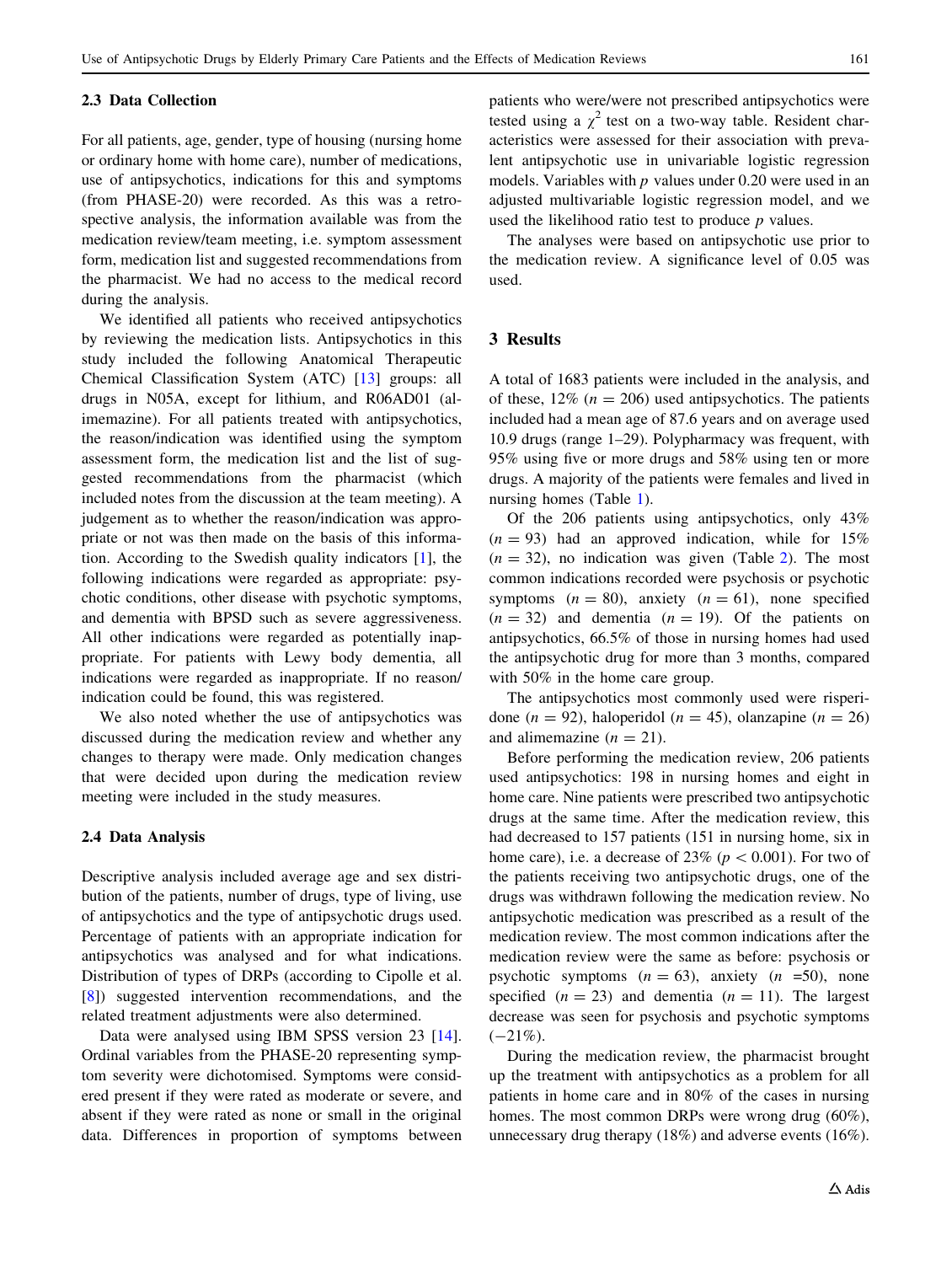#### <span id="page-3-0"></span>Table 1 Baseline characteristics

| Characteristic                                                     |                  | Antipsychotic drug use |            | Unadjusted                    |                | Adjusted <sup>a</sup> |           |
|--------------------------------------------------------------------|------------------|------------------------|------------|-------------------------------|----------------|-----------------------|-----------|
|                                                                    | Yes<br>$n = 206$ | No.<br>$n = 1477$      |            | OR (95% CI)                   | <i>p</i> value | OR (95% CI)           | $p$ value |
| Female, $n$ (%)                                                    | 140 (68.0)       | 1080(73.1)             | 1220(72.5) | $1.29(0.94 - 1.77)$           | 0.11           | $0.80(0.60-1.11)$     | 0.17      |
| Age (years), mean (SD)                                             | 86.3 (5.9)       | 87.8 (5.7)             | 87.6(5.7)  | $0.96(0.94 - 0.98)$           | 0.001          | $0.96(0.94 - 0.99)$   | 0.02      |
| Nursing home residents, $n(\%)$                                    | 198 (96.1)       | 1276 (86.4)            |            | $1474(87.6)$ 0.26 (0.13-0.53) | < 0.001        | $4.20(2.03-8.67)$     | < 0.0001  |
| Number of drugs per patient (except)<br>antipsychotics), mean (SD) | 12.2(4.6)        | 10.9(4.5)              | 10.9(4.5)  | $1.01(0.98-1.04)$             | 0.56           | $1.06(1.03-1.10)$     | 0.001     |

CI confidence interval, OR odds ratio, SD standard deviation

<sup>a</sup> Nagelkerke  $R^2 = 0.05$ , Hosmer-Lemeshow goodness-of-fit  $p = 0.58$ 

Table 2 Indications for use of antipsychotics ( $n = 215$ , with 9 patients having 2 antipsychotics, i.e. 206 patients)

| Indications                      |         | Before medication review         | After medication review |                                  |  |
|----------------------------------|---------|----------------------------------|-------------------------|----------------------------------|--|
|                                  | $n(\%)$ | Approved indication <sup>a</sup> | $n(\%)$                 | Approved indication <sup>a</sup> |  |
| Psychosis or psychotics symptoms | 80 (37) | 77 <sup>b</sup>                  | 63 (38)                 | 61 <sup>b</sup>                  |  |
| <b>BPSD</b>                      | 11(5)   | 11                               | 8(5)                    | 8                                |  |
| Nausea                           | 4(2)    |                                  | 2(1)                    |                                  |  |
| Anxiety                          | 61(28)  |                                  | 50 (30)                 | $\overline{\phantom{0}}$         |  |
| Depression                       | 1(0.5)  |                                  | 1(0.6)                  | $\overline{\phantom{0}}$         |  |
| Dementia                         | 19(9)   | -                                | 11(7)                   | -                                |  |
| Bipolar disease                  | 6(3)    | $5^{\circ}$                      | 6(4)                    | $5^{\circ}$                      |  |
| Sleep                            | 1(0.5)  |                                  |                         |                                  |  |
| None specified                   | 32(15)  |                                  | 23(14)                  |                                  |  |

BPSD behavioural and psychological symptoms in dementia

<sup>a</sup> According to Swedish National Board of Health and Welfare (2010) (indicators for the evaluation of quality in drug use of the elderly)

<sup>b</sup> Three patients before and 2 patients after medication review with Lewy body dementia treated with antipsychotics for psychotic symptoms

<sup>c</sup> Olanzapine approved

The most common advice offered was to evaluate the efficacy and possible adverse effects of the drug therapy (48%), followed by withdrawal of drug (19%) and progressive lowering of dose (19%). This advice was acted upon by the doctor in about one quarter of the cases, both in nursing homes and home care. After medication review, 84 patients with an inappropriate indication or no indication for antipsychotics still used them.

The use of antipsychotics among patients in nursing homes was more common (13.4%) than in patients with home care (3.8%) ( $p < 0.01$ ). There was a nonsignificant difference between the sexes in the use of antipsychotics: men 14.3% compared with women 11.4% ( $p = 0.11$ ). Among patients with antipsychotics, the use of ten or more drugs was more common (65.5%) than in patients without (57%) ( $p = 0.02$ ). Fewer of the patients using antipsychotics could participate (fully or partly) in answering the symptom assessment compared with those not using antipsychotics (43.0 vs. 57%,  $p < 0.001$ ). In the group receiving antipsychotics, cognitive impairment, depressive symptoms, anxiety and feeling tired were more common in the symptom assessment than among those not on antipsychotics (Table [3](#page-4-0)).

Older patients had lower odds of being prescribed antipsychotics [odds ratio (OR) =  $0.96$ ; 95% confidence interval (CI) 0.94–0.99], while nursing home residents had higher odds (OR 4.20; 95% CI 2.03–8.67). Increased number of drugs was also associated with higher odds of being prescribed antipsychotics (OR 1.06; 95% CI 1.03–1.10) (Table 1).

## 4 Discussion

Our study shows that medication reviews offer a useful strategy for reducing excessive use of antipsychotic drugs. We found that the use of antipsychotics in nursing homes is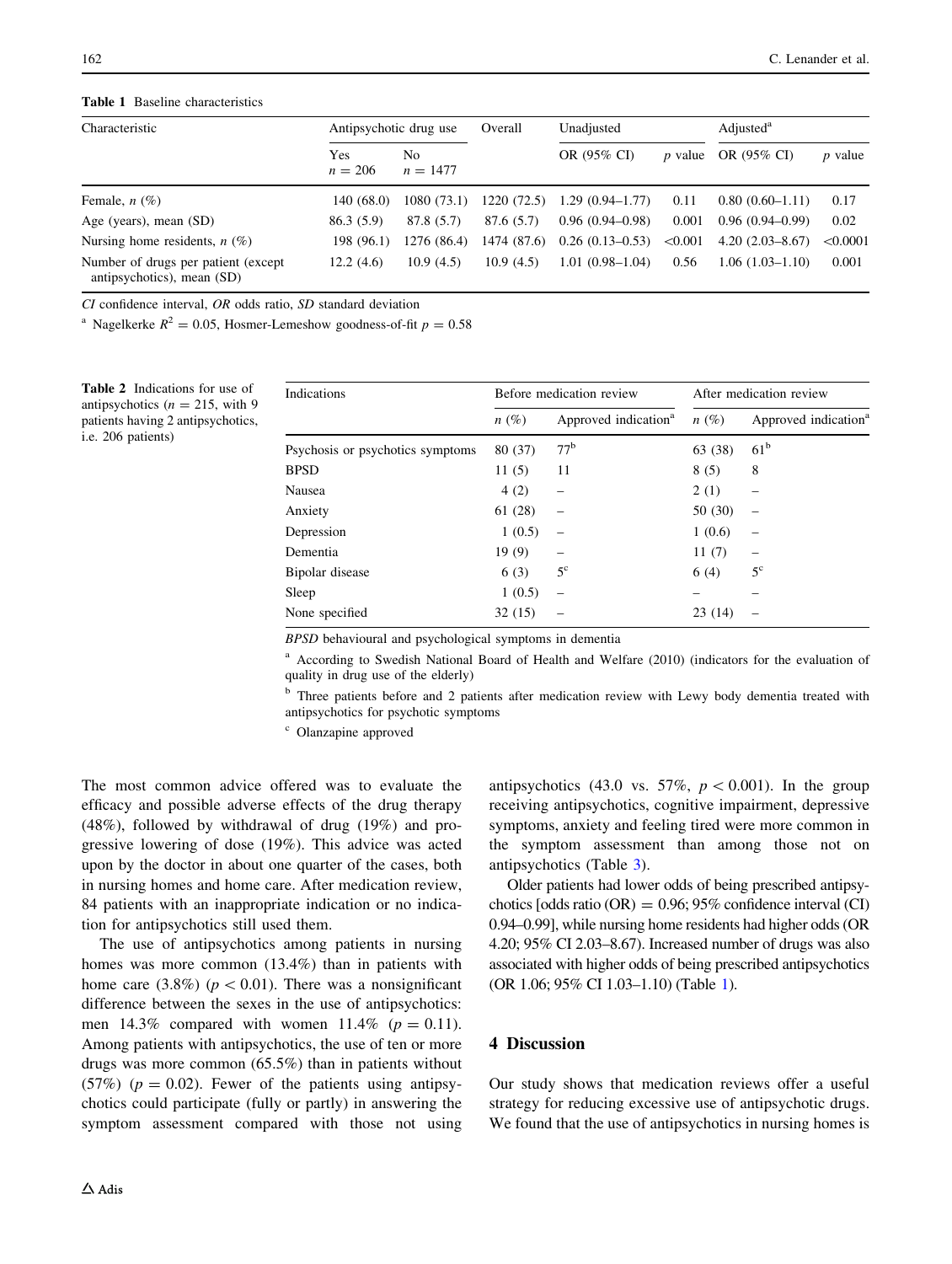| Symptoms                                      | Antipsychotic use $(n = 206)$ (%) | No antipsychotic $(\%)$ | $p$ value <sup>a</sup> |  |
|-----------------------------------------------|-----------------------------------|-------------------------|------------------------|--|
| Sleeping problems                             | 24.9                              | 18.6                    | 0.025                  |  |
| Depression                                    | 41.0                              | 27.6                    | < 0.001                |  |
| Fatigue                                       | 60.0                              | 50.5                    | < 0.01                 |  |
| Cognitive impairment                          | 69.8                              | 56.0                    | < 0.001                |  |
| Anxiety                                       | 51.7                              | 30.0                    | < 0.001                |  |
| Irritability                                  | 41.0                              | 27.6                    | < 0.001                |  |
| <b>Dizziness</b>                              | 37.1                              | 36.3                    | NS.                    |  |
| Participation in answering symptom assessment | 43.0                              | 57.0                    | < 0.001                |  |

<span id="page-4-0"></span>Table 3 Symptoms from PHASE-20 assessment and their frequencies in patients with or without antipsychotic drugs

NS not significant, PHASE-20 Pharmacotherapeutical Symptom Evaluation, 20 questions

<sup>a</sup> Chi-square test

common, often without an approved indication and that in many cases the patients had been receiving treatment for more than 3 months. We also found that patients on antipsychotics more often reported symptoms such as anxiety, depressive symptoms and cognitive impairment. The use of antipsychotics decreased with age, but increased with nursing home residency and number of drugs.

In our study, 13% of patients in nursing homes had a prescription for antipsychotics. This is in line with other studies [[15,](#page-6-0) [16\]](#page-6-0). However, an Israeli study showed variations between 14.8 and 70.6% [[17\]](#page-6-0) depending on setting, and another Swedish study reported 38% of patients with dementia were on antipsychotic drugs [[18\]](#page-6-0).

According to a study by Kamble et al., one third of dementia patients in nursing homes receive antipsychotics; men more often than women [\[19](#page-6-0)]. Another study [[15\]](#page-6-0) reported that the use of antipsychotics was higher for women, patients with polypharmacy and those with decreased functional status. In our study, antipsychotic use was more prevalent in nursing home residents, in patients with many drugs and in younger patients. Around 57% of the patients using antipsychotics in this study did not receive the drug for an approved indication. This is lower than in a recent Canadian study, where 70–80% of the use was regarded as potentially inappropriate [\[20](#page-6-0)]. The most common drugs used were risperidone and haloperidol, which is in line with the recommendations for the use of antipsychotics in Sweden [[1\]](#page-6-0).

The FDA has issued a warning for increased morbidity and mortality in patients with dementia treated with antipsychotics [[3](#page-6-0)]. However, antipsychotics are frequently used to treat psychiatric symptoms in patients with dementia [[17](#page-6-0), [21](#page-6-0)].

According to most guidelines on treatment of BPSD, the first step is to identify triggering factors (somatic problems, medications, environmental factors) and remove them. If this is not enough, non-pharmacological interventions, for example, a person-centred approach and distraction techniques, should be tried before using antipsychotics. In Sweden, many nursing homes work with the Swedish BPSD register [[22\]](#page-6-0) to improve the quality of care of patients with dementia. The register has a clear structure that relies on outlining the frequency and severity of BPSD using the Neuropsychiatric Inventory (NPI) scale, documenting current medications, and providing a checklist for possible causes of BPSD, and offers evidence-based care plan proposals to reduce BPSD as well as an evaluation of the interventions employed. According to the Swedish indicators [[1\]](#page-6-0), treatment effects of antipsychotics should be evaluated and attempts at lowering the dose should be undertaken within 2 weeks after initiation of therapy. Multi-dose drug dispensing (i.e. all drugs that are to be ingested at the same time are machine-dispensed in unit bags) is common at Swedish nursing homes. There are studies showing that multi-dose dispensing leads to increased treatment times in general [[23\]](#page-6-0), which could be one explanation for the higher rates of antipsychotic use in nursing homes. It is also known that patients with conditions such as severe BPSD cannot stay at home, but are instead moved into a nursing home [[24\]](#page-6-0). This is in line with a French study [[25\]](#page-6-0) indicating that for patients with Alzheimer's disease, treatment with antipsychotics is more common in nursing homes than in home care.

In the majority of the medication reviews for patients with antipsychotic drugs, the use was discussed during the team meeting. Action was taken by the doctor in 25% of the cases, and the use of antipsychotics was decreased by 23%. Compared with acceptance rates for pharmacist recommendations during medication reviews including all kinds of drugs, 25% is a small percentage [\[11](#page-6-0), [26–28](#page-6-0)]. This could be due to the need for tapering antipsychotics slowly, or perhaps the doctors need more time to consider the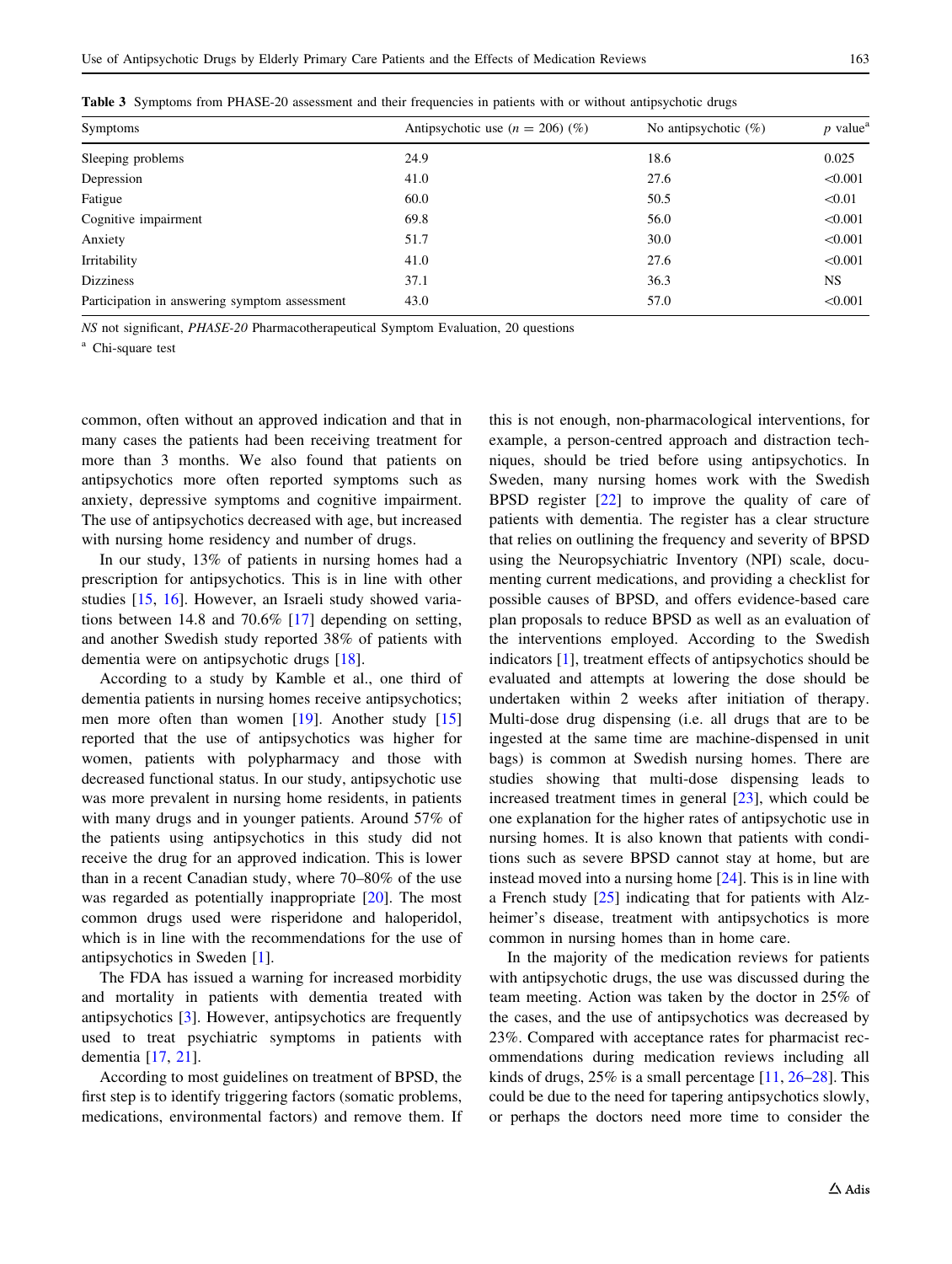suggestions before acting. There might also be cases where other changes had to be done first or circumstances where the doctor wants to wait, e.g. in the case of a newly moved patient. Since this was a study in everyday practice with no extra resources for follow-up, the only decisions recorded were those taken at the team meeting. It is possible, however, that the doctor acted upon the given advice sometime after the team meeting, considering the large proportion of patients with an inappropriate indication for antipsychotic drug use.

The study included a non-selected group of patients, with many patients and GPs from 25 different primary care centres, in the Skåne region. There were seven clinical pharmacists who participated in the team-based medication reviews. The study was done in everyday practice, reflecting the actual use of antipsychotics and the problems associated with that use. A symptom assessment was used as one source of information; this together with the GPs and the nurses' knowledge about the patients was used to decide on therapy changes. The use of a symptom assessment gives an overall picture of a patient's problems, which might make it easier to decide on, for example, discontinuation. All patients in our study were discussed at a team meeting, with the GP, the nurse and pharmacist present. According to the literature [\[29–31](#page-6-0)] face-to-face meetings are important for effective teamwork, for the establishment of trust in one another and, thereby, for achieving a higher acceptance rate for the pharmacist recommendations.

Our study has some limitations. Antipsychotics were not the only focus in the medication reviews, even though their use was discussed as a problem in the vast majority of the reviews. The participating doctors and pharmacists may have had different priorities. The medication reviews were conducted in everyday clinical practice, with limited resources, including the number of clinical pharmacists, so that not all patients at the included primary care centres received a medication review and follow-up information was not routinely collected. Nor did we have access to patient records during the analysis, and therefore we could not establish the connection between onset of symptoms and the timing of the prescription of antipsychotics. Furthermore, as this was a cross-sectional observational study, the findings are limited to reporting associations and cannot infer causality, for example, in relation to the link between the use of antipsychotics and the frequency of cognitive impairment, depressive symptoms and sleeping disorders. Neither could we consider all co-morbidities, since we did not have access to patient records during analysis. We also had a mixed population, i.e. both patients with a dementia diagnosis and patients without. However, the Swedish

National Board of Health and Welfare does not distinguish between the groups regarding treatment with antipsychotics [[1\]](#page-6-0), and it is estimated that around 70% of the nursing home residents in Sweden have some sort of cognitive impairment. We also looked at treatment with antipsychotics (yes/no), not at the doses used.

Future studies with improved follow-up are needed to evaluate the long-term effects of medication reviews on antipsychotic use as well as to establish the link between polypharmacy and antipsychotic drug use.

## 5 Conclusion

The use of antipsychotic drugs was high in this population of elderly patients in nursing homes in Sweden, particularly in those with cognitive impairment, depression or difficulty in communication. They are often prescribed for indications that are not officially approved or are poorly documented. Medication reviews appear to offer a useful strategy for reducing excessive use of these drugs, and should be explored in subsequent studies.

Acknowledgements The authors thank the pharmacists who performed the medication reviews (Nadia Al-Omar, Linda Andersson, Sara Andersson, Emma Brogård, Karolina Engvall and Emma Lundgren), and the participating municipal care nurses and GPs. We are indebted to Patrick Reilly and Karin Luton for their expertise and valuable advice in editing the manuscript.

Authors' Contributions CL and ÅB designed the study with input from PM. CL collected the data and conducted the analyses with help from KR. CL drafted the manuscript with help from PM and  $\angle$ AB. JC and NV made substantial contributions to the manuscript and its conclusions. All authors read, contributed to and approved the final manuscript.

#### Compliance with ethical standards

Conflict of interest CL, PM, NV, JC, KR and AB declare that they have no conflict of interest.

Ethical approval The study was approved by the Regional Ethical Review Board in Lund (application number 2013/649).

Funding This study was supported by a grant from the Swedish Society of Medicine, Gyllenstierna Krapperup foundation and Fromma foundation; by ALF funding from Region Skåne, awarded to PM; and by the Department of Medicines Management and Informatics, Region Skåne, Sweden.

Open Access This article is distributed under the terms of the Creative Commons Attribution-NonCommercial 4.0 International License (http://creativecommons.org/licenses/by-nc/4.0/), which permits any noncommercial use, distribution, and reproduction in any medium, provided you give appropriate credit to the original author(s) and the source, provide a link to the Creative Commons license, and indicate if changes were made.